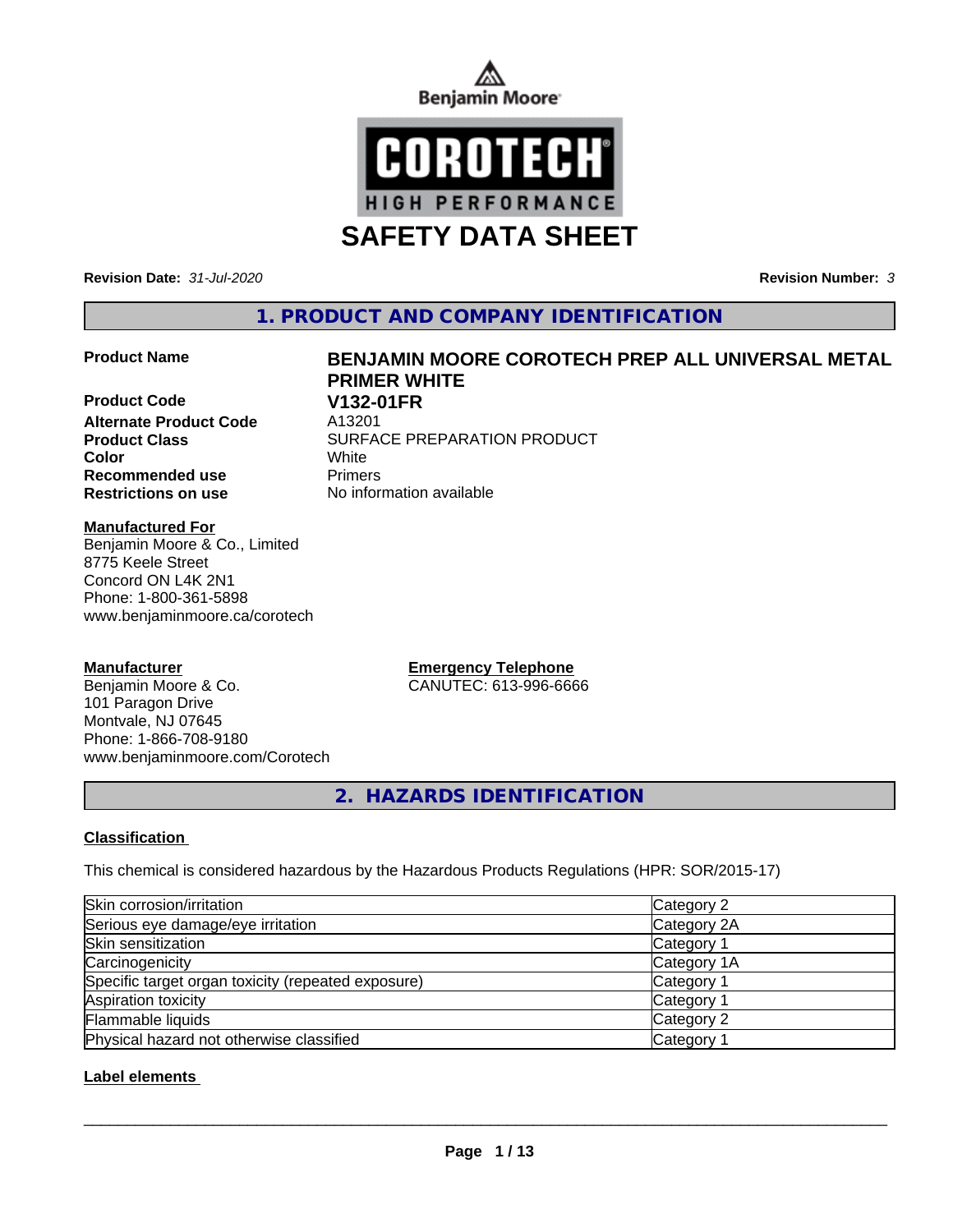#### **Danger**

# **Hazard statements**

Causes skin irritation Causes serious eye irritation May cause an allergic skin reaction May cause cancer Causes damage to organs through prolonged or repeated exposure May be fatal if swallowed and enters airways Highly flammable liquid and vapor Risk of spontaneous combustion



#### **Appearance** liquid **Odor** solvent

### **Precautionary Statements - Prevention**

Obtain special instructions before use

Do not handle until all safety precautions have been read and understood

Use personal protective equipment as required

Wash face, hands and any exposed skin thoroughly after handling

Contaminated work clothing should not be allowed out of the workplace

Do not breathe dust/fume/gas/mist/vapors/spray

Do not eat, drink or smoke when using this product

Keep away from heat, hot surfaces, sparks, open flames and other ignition sources. No smoking

Keep container tightly closed

Ground/bond container and receiving equipment

Use explosion-proof electrical/ventilating/lighting/equipment

Use only non-sparking tools

Take precautionary measures against static discharge

Wear protective gloves/protective clothing/eye protection/face protection

Immediately after use, place rags, steel wool or waste used with this product in a sealed water-filled metal container or lay flat to dry.

#### **Precautionary Statements - Response**

IF exposed or concerned: Get medical advice/attention

**Eyes**

IF IN EYES: Rinse cautiously with water for several minutes. Remove contact lenses, if present and easy to do. Continue rinsing

If eye irritation persists: Get medical advice/attention

**Skin**

If skin irritation or rash occurs: Get medical advice/attention

IF ON SKIN (or hair): Remove/Take off immediately all contaminated clothing. Rinse skin with water/shower Wash contaminated clothing before reuse

#### **Ingestion**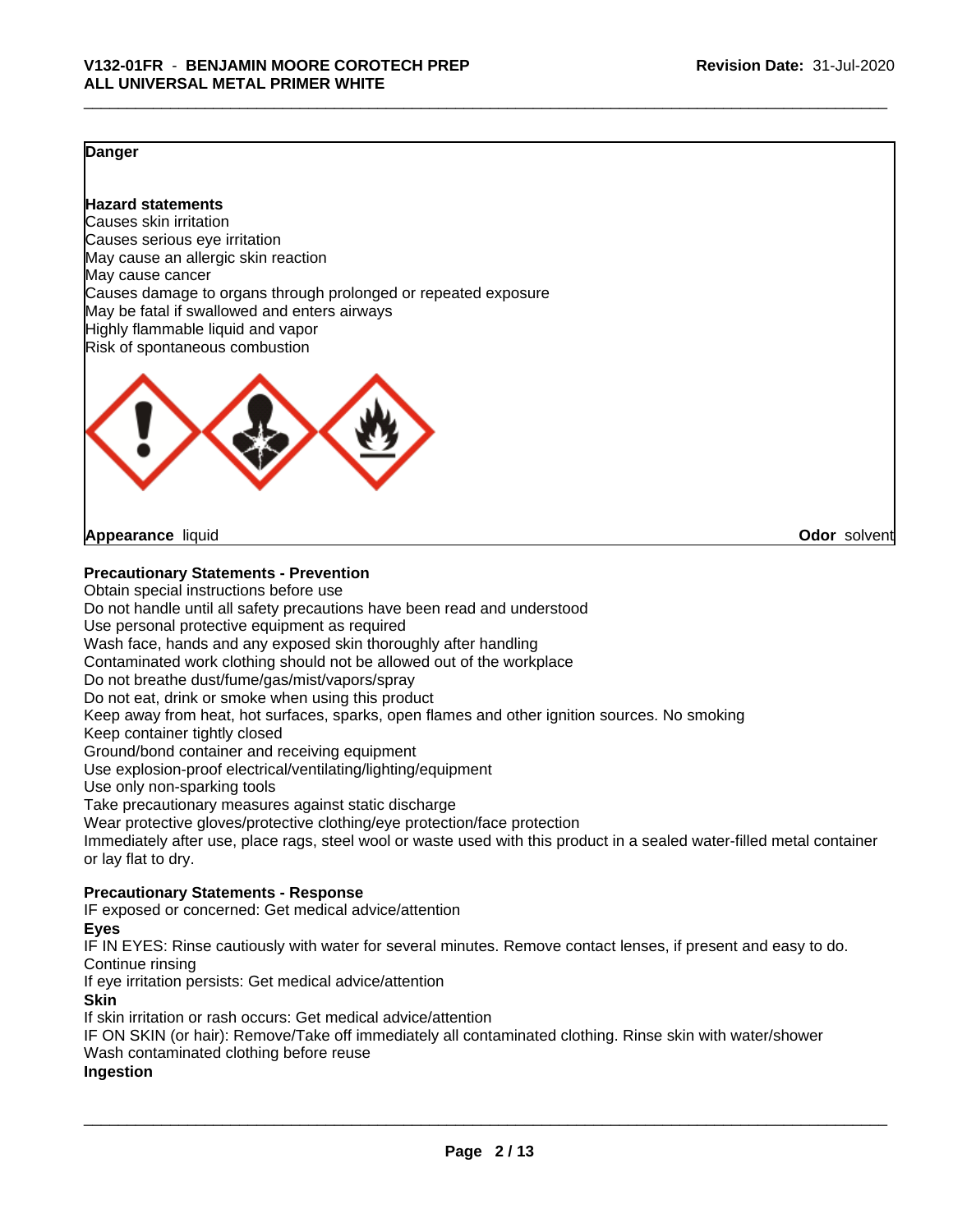IF SWALLOWED: Immediately call a POISON CENTER or doctor/physician Do NOT induce vomiting **Fire** In case of fire: Use CO2, dry chemical, or foam for extinction

**Precautionary Statements - Storage**

Store locked up Store in a well-ventilated place. Keep cool

#### **Precautionary Statements - Disposal**

Dispose of contents/container to an approved waste disposal plant

Materials such as rags used with this product may begin to burn by themselves. After use, put rags in water or lay flat to dry, then discard.

#### **Other information**

No information available

# **3. COMPOSITION INFORMATION ON COMPONENTS**

| <b>Chemical name</b>                          | CAS No.        | Weight-%      | <b>Hazardous Material</b><br>registry number<br>(HMIRA registry #) | Date HMIRA filed and<br>Information Review Act date exemption granted<br>(if applicable) |
|-----------------------------------------------|----------------|---------------|--------------------------------------------------------------------|------------------------------------------------------------------------------------------|
| Silica, crystalline                           | 14808-60-7     | $10 - 30%$    |                                                                    |                                                                                          |
| Talc                                          | 14807-96-6     | $10 - 30%$    |                                                                    |                                                                                          |
| Titanium dioxide                              | 13463-67-7     | 7 - 13%       |                                                                    |                                                                                          |
| Xylene                                        | 1330-20-7      | $5 - 10%$     |                                                                    |                                                                                          |
| Petroleum ether                               | 8032-32-4      | $5 - 10%$     |                                                                    |                                                                                          |
| Distillates, petroleum,<br>hydrotreated light | 64742-47-8     | $1 - 5%$      |                                                                    |                                                                                          |
| Ethyl benzene                                 | $100 - 41 - 4$ | - 5%          |                                                                    |                                                                                          |
| Solvent naphtha, petroleum,<br>light aromatic | 64742-95-6     | $1 - 5%$      |                                                                    |                                                                                          |
| 1,2,4-Trimethylbenzene                        | 95-63-6        | - 5%          |                                                                    |                                                                                          |
| Methyl ethyl ketoxime                         | 96-29-7        | $0.1 - 0.25%$ |                                                                    |                                                                                          |

**Confidential Business Information note**

\*The exact percentage (concentration) of composition has been withheld as a trade secret

# **4. FIRST AID MEASURES**

| <b>General Advice</b> | If symptoms persist, call a physician. Show this safety data<br>sheet to the doctor in attendance.                                                                                                                         |
|-----------------------|----------------------------------------------------------------------------------------------------------------------------------------------------------------------------------------------------------------------------|
| <b>Eye Contact</b>    | Immediately flush with plenty of water. After initial flushing,<br>remove any contact lenses and continue flushing for at<br>least 15 minutes. Keep eye wide open while rinsing. If<br>symptoms persist, call a physician. |
| Skin Contact          | Wash off immediately with soap and plenty of water while<br>removing all contaminated clothes and shoes. If skin<br>irritation persists, call a physician. Wash clothing before                                            |
|                       |                                                                                                                                                                                                                            |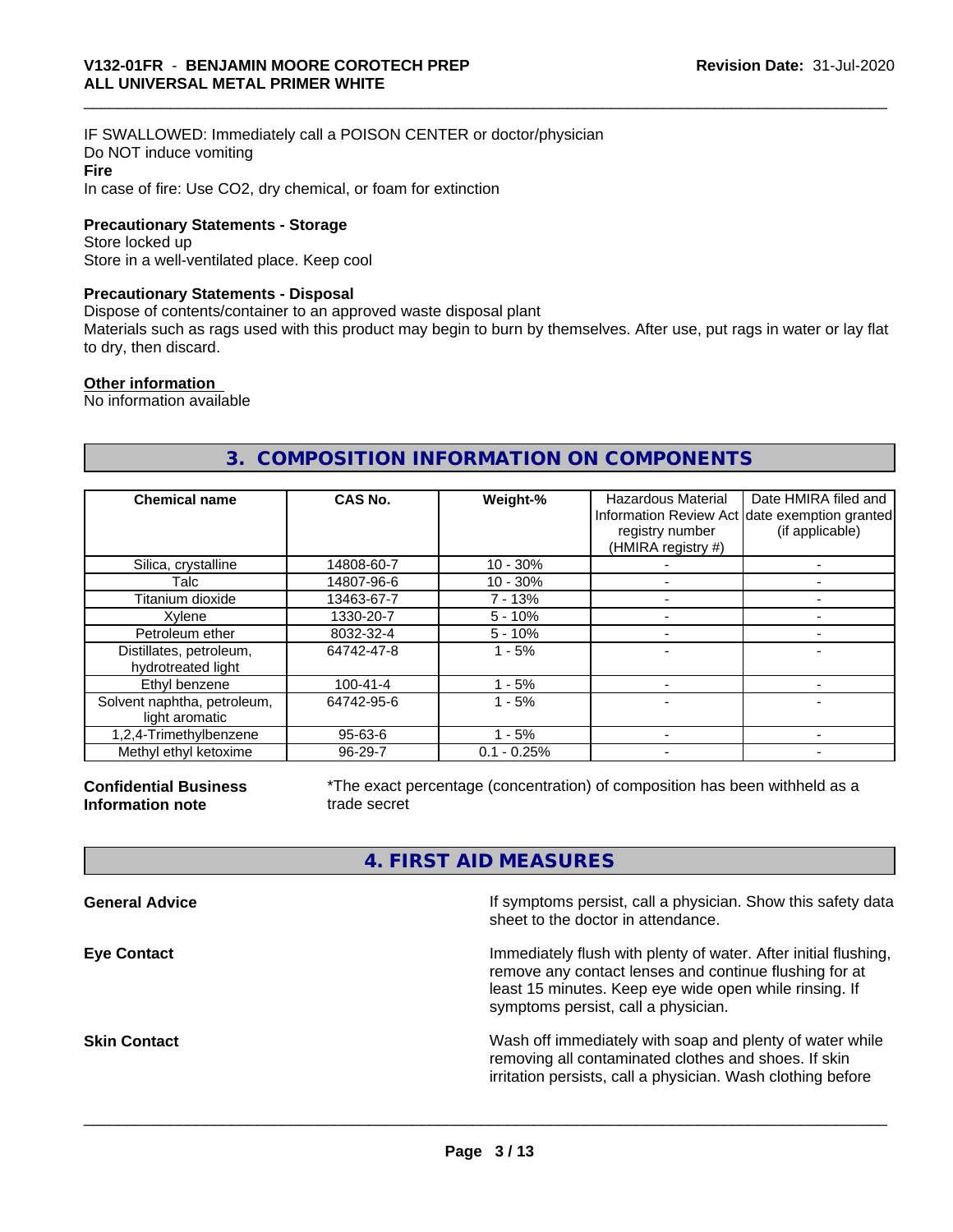|                                        | reuse. Destroy contaminated articles such as shoes.                                                                                                                                              |
|----------------------------------------|--------------------------------------------------------------------------------------------------------------------------------------------------------------------------------------------------|
| <b>Inhalation</b>                      | Move to fresh air. If symptoms persist, call a physician.<br>If not breathing, give artificial respiration. Call a physician<br>immediately.                                                     |
| Ingestion                              | Clean mouth with water and afterwards drink plenty of<br>water. Do not induce vomiting without medical advice.<br>Never give anything by mouth to an unconscious person.<br>Consult a physician. |
| <b>Protection Of First-Aiders</b>      | Use personal protective equipment.                                                                                                                                                               |
| <b>Most Important Symptoms/Effects</b> | May cause allergic skin reaction.                                                                                                                                                                |
| <b>Notes To Physician</b>              | Treat symptomatically.                                                                                                                                                                           |
|                                        |                                                                                                                                                                                                  |

**5. FIRE-FIGHTING MEASURES**

| <b>Flammable Properties</b>                                                      | Vapors may travel considerable distance to a source of<br>ignition and flash back. Vapors may cause flash fire.                                                                                                                                                                                |
|----------------------------------------------------------------------------------|------------------------------------------------------------------------------------------------------------------------------------------------------------------------------------------------------------------------------------------------------------------------------------------------|
| <b>Suitable Extinguishing Media</b>                                              | Foam, dry powder or water. Use extinguishing measures<br>that are appropriate to local circumstances and the<br>surrounding environment.                                                                                                                                                       |
| Protective equipment and precautions for firefighters                            | As in any fire, wear self-contained breathing apparatus<br>pressure-demand, MSHA/NIOSH (approved or equivalent)<br>and full protective gear.                                                                                                                                                   |
| <b>Hazardous combustion products</b>                                             | Burning may result in carbon dioxide, carbon monoxide<br>and other combustion products of varying composition<br>which may be toxic and/or irritating.                                                                                                                                         |
| <b>Specific Hazards Arising From The Chemical</b>                                | Flammable. Flash back possible over considerable<br>distance. Keep product and empty container away from<br>heat and sources of ignition. Closed containers may<br>rupture if exposed to fire or extreme heat. Thermal<br>decomposition can lead to release of irritating gases and<br>vapors. |
| <b>Sensitivity to mechanical impact</b>                                          | No                                                                                                                                                                                                                                                                                             |
| Sensitivity to static discharge                                                  | <b>Yes</b>                                                                                                                                                                                                                                                                                     |
| <b>Flash Point Data</b><br>Flash point (°F)<br>Flash Point (°C)<br><b>Method</b> | 50<br>10<br><b>PMCC</b>                                                                                                                                                                                                                                                                        |
| <b>Flammability Limits In Air</b>                                                |                                                                                                                                                                                                                                                                                                |
| Lower flammability limit:<br><b>Upper flammability limit:</b>                    | Not available<br>Not available                                                                                                                                                                                                                                                                 |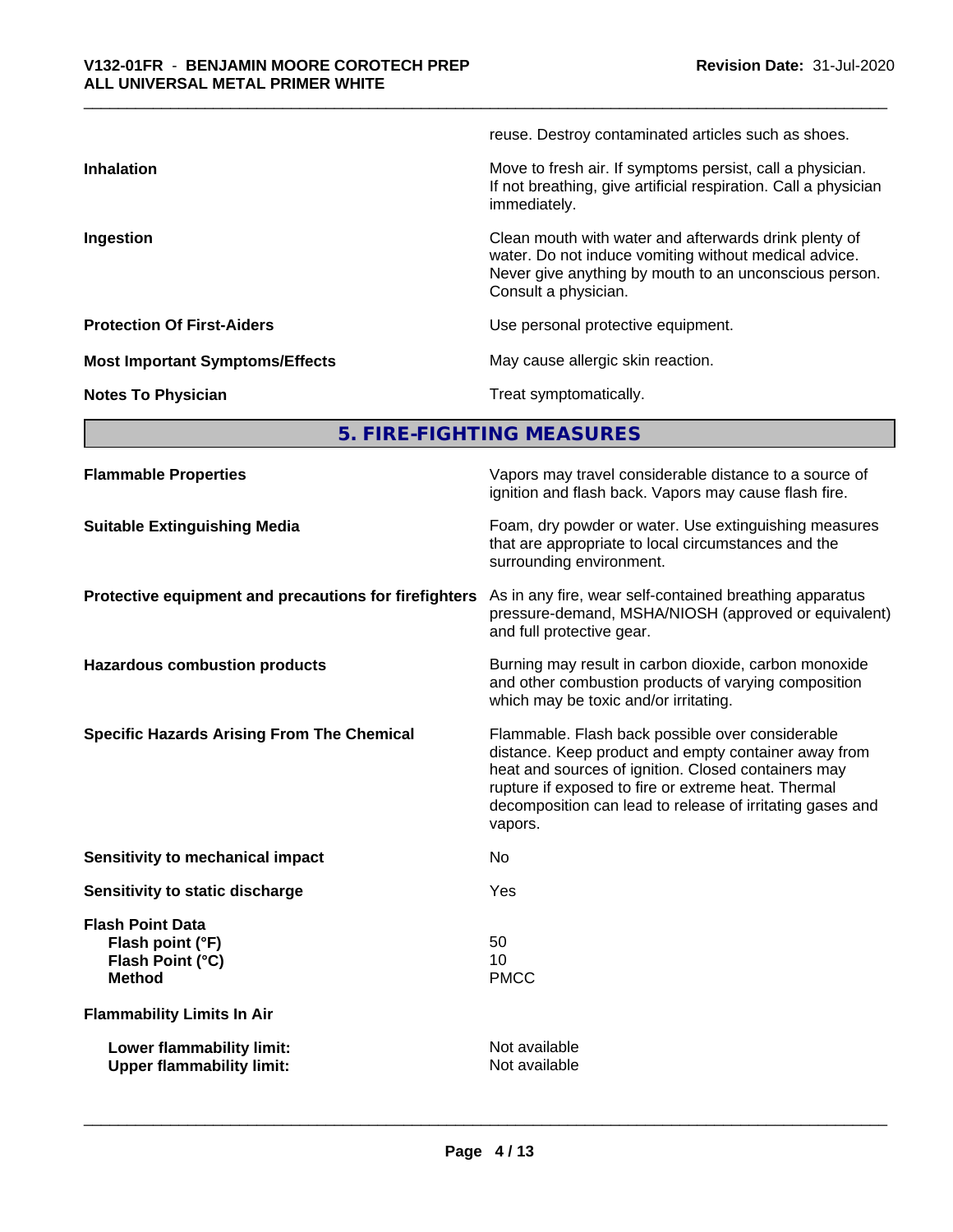| <b>NFPA</b> | Health: 2 | <b>Flammability: 3</b> | <b>Instability: 0</b> | <b>Special: Not Applicable</b> |
|-------------|-----------|------------------------|-----------------------|--------------------------------|
| .           |           |                        |                       |                                |

# **NFPA Legend**

- 0 Not Hazardous
- 1 Slightly
- 2 Moderate
- 3 High
- 4 Severe

*The ratings assigned are only suggested ratings, the contractor/employer has ultimate responsibilities for NFPA ratings where this system is used.*

*Additional information regarding the NFPA rating system is available from the National Fire Protection Agency (NFPA) at www.nfpa.org.*

### **6. ACCIDENTAL RELEASE MEASURES**

| <b>Personal Precautions</b>      | Remove all sources of ignition. Take precautions to<br>prevent flashback. Ground and bond all containers and<br>handling equipment. Take precautionary measures against<br>static discharges. Ensure adequate ventilation. Avoid<br>contact with skin, eyes and clothing. Use personal<br>protective equipment.  |
|----------------------------------|------------------------------------------------------------------------------------------------------------------------------------------------------------------------------------------------------------------------------------------------------------------------------------------------------------------|
| <b>Other Information</b>         | Prevent further leakage or spillage if safe to do so. Do not<br>allow material to contaminate ground water system.<br>Prevent product from entering drains. Do not flush into<br>surface water or sanitary sewer system. Local authorities<br>should be advised if significant spillages cannot be<br>contained. |
| <b>Environmental precautions</b> | See Section 12 for additional Ecological Information.                                                                                                                                                                                                                                                            |
| <b>Methods for Cleaning Up</b>   | Dam up. Soak up with inert absorbent material. Use a<br>non-sparking or explosion proof means to transfer material<br>to a sealed, appropriate container for disposal. Clean<br>contaminated surface thoroughly.                                                                                                 |

**7. HANDLING AND STORAGE**

| <b>Handling</b> | Avoid contact with skin, eyes and clothing. Wear personal<br>protective equipment. Do not breathe vapors or spray mist.<br>Use only in ventilated areas. Prevent vapor build-up by<br>providing adequate ventilation during and after use.                                                                                                                                                                                                           |
|-----------------|------------------------------------------------------------------------------------------------------------------------------------------------------------------------------------------------------------------------------------------------------------------------------------------------------------------------------------------------------------------------------------------------------------------------------------------------------|
|                 | Take precautionary measures against static discharges.<br>To avoid ignition of vapors by static electricity discharge,<br>all metal parts of the equipment must be grounded. Keep<br>away from heat, sparks and flame. Do not smoke.<br>Extinguish all flames and pilot lights, and turn off stoves,<br>heaters, electric motors and other sources of ignition<br>during use and until all vapors are gone. Ignition and/or<br>flash back may occur. |
| <b>Storage</b>  | Keep containers tightly closed in a dry, cool and                                                                                                                                                                                                                                                                                                                                                                                                    |
|                 |                                                                                                                                                                                                                                                                                                                                                                                                                                                      |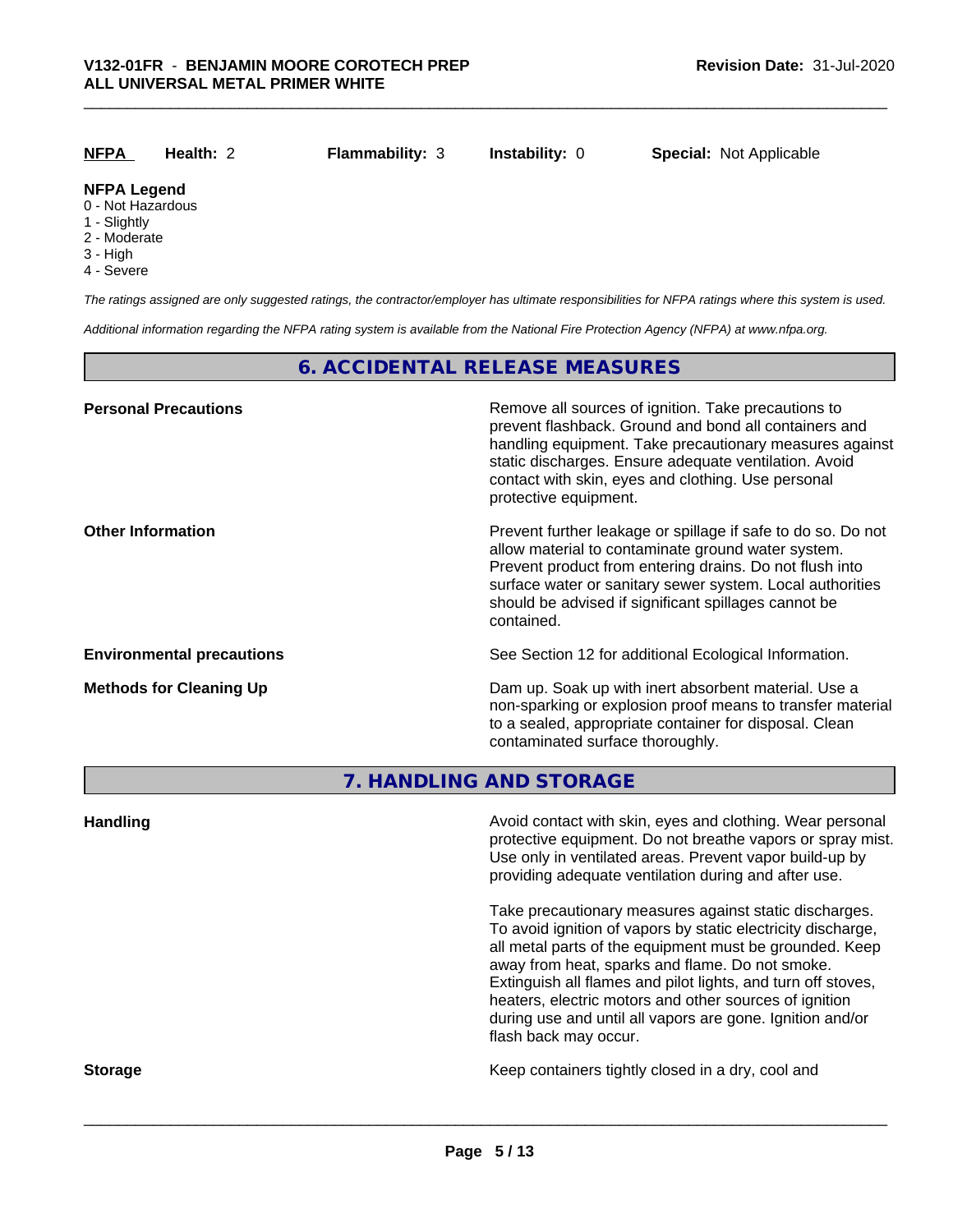well-ventilated place. Keep away from heat. Keep away from open flames, hot surfaces and sources of ignition. Keep in properly labeled containers. Keep out of the reach of children.

 **DANGER** - Rags, steel wool or waste soaked with this product may spontaneously catch fire if improperly discarded. Immediately after use, place rags, steel wool or waste in a sealed water-filled metal container.

**Incompatible Materials Incompatible with strong acids and bases and strong** oxidizing agents.

# **8. EXPOSURE CONTROLS/PERSONAL PROTECTION**

#### **Exposure Limits**

| <b>Chemical name</b>                          | <b>ACGIH TLV</b>                                                                                                                              | Alberta                                                                                        | <b>British Columbia</b>                                                                    | <b>Ontario</b>                  | Quebec                                                                                             |
|-----------------------------------------------|-----------------------------------------------------------------------------------------------------------------------------------------------|------------------------------------------------------------------------------------------------|--------------------------------------------------------------------------------------------|---------------------------------|----------------------------------------------------------------------------------------------------|
| Silica, crystalline                           | TWA: $0.025$ mg/m <sup>3</sup><br>respirable particulate<br>matter                                                                            | $0.025$ mg/m <sup>3</sup> - TWA                                                                | $0.025$ mg/m <sup>3</sup> - TWA                                                            | $0.10$ mg/m <sup>3</sup> - TWA  | $0.1$ mg/m <sup>3</sup> - TWAEV                                                                    |
| Talc                                          | TWA: $2 \text{ mg/m}^3$<br>particulate matter<br>containing no<br>asbestos and <1%<br>crystalline silica,<br>respirable particulate<br>matter | $2 \text{ mg/m}^3$ - TWA                                                                       | $2$ mg/m <sup>3</sup> - TWA                                                                | $2$ mg/m <sup>3</sup> - TWA     | 3 mg/m <sup>3</sup> - TWAEV                                                                        |
| Titanium dioxide                              | TWA: $10 \text{ mg/m}^3$                                                                                                                      | 10 mg/m $3$ - TWA                                                                              | 10 $mq/m3$ - TWA<br>$3$ mg/m <sup>3</sup> - TWA                                            | 10 mg/m $3$ - TWA               | 10 mg/m <sup>3</sup> - TWAEV                                                                       |
| Xylene                                        | STEL: 150 ppm<br>TWA: 100 ppm                                                                                                                 | 100 ppm - TWA<br>434 mg/m $3$ - TWA<br>150 ppm - STEL<br>651 mg/m $3 -$ STEL                   | 100 ppm - TWA<br>150 ppm - STEL                                                            | 100 ppm - TWA<br>150 ppm - STEL | 100 ppm - TWAEV<br>434 mg/m <sup>3</sup> - TWAEV<br>150 ppm - STEV<br>651 mg/m <sup>3</sup> - STEV |
| Petroleum ether                               | N/E                                                                                                                                           | 300 ppm - TWA<br>1400 mg/m <sup>3</sup> - TWA                                                  |                                                                                            | N/E                             | 300 ppm - TWAEV<br>1370 mg/m <sup>3</sup> - TWAEV                                                  |
| Distillates, petroleum,<br>hydrotreated light | N/E                                                                                                                                           | N/E                                                                                            | $200$ mg/m <sup>3</sup> - TWA<br>Skin absorption can<br>contribute to overall<br>exposure. | N/E                             | N/E                                                                                                |
| Ethyl benzene                                 | TWA: 20 ppm                                                                                                                                   | 100 ppm - TWA<br>434 mg/m <sup>3</sup> - TWA<br>125 ppm - STEL<br>543 mg/m <sup>3</sup> - STEL | 20 ppm - TWA                                                                               | 20 ppm - TWA                    | 100 ppm - TWAEV<br>434 mg/m <sup>3</sup> - TWAEV<br>125 ppm - STEV<br>543 mg/m $3 -$ STEV          |

#### **Legend**

ACGIH - American Conference of Governmental Industrial Hygienists

Alberta - Alberta Occupational Exposure Limits

British Columbia - British Columbia Occupational Exposure Limits

Ontario - Ontario Occupational Exposure Limits

Quebec - Quebec Occupational Exposure Limits

N/E - Not established

# **Personal Protective Equipment**<br>**Eye/Face Protection**

**Engineering Measures Ensure** Ensure adequate ventilation, especially in confined areas.

Safety glasses with side-shields. If splashes are likely to occur, wear: Tightly fitting safety goggles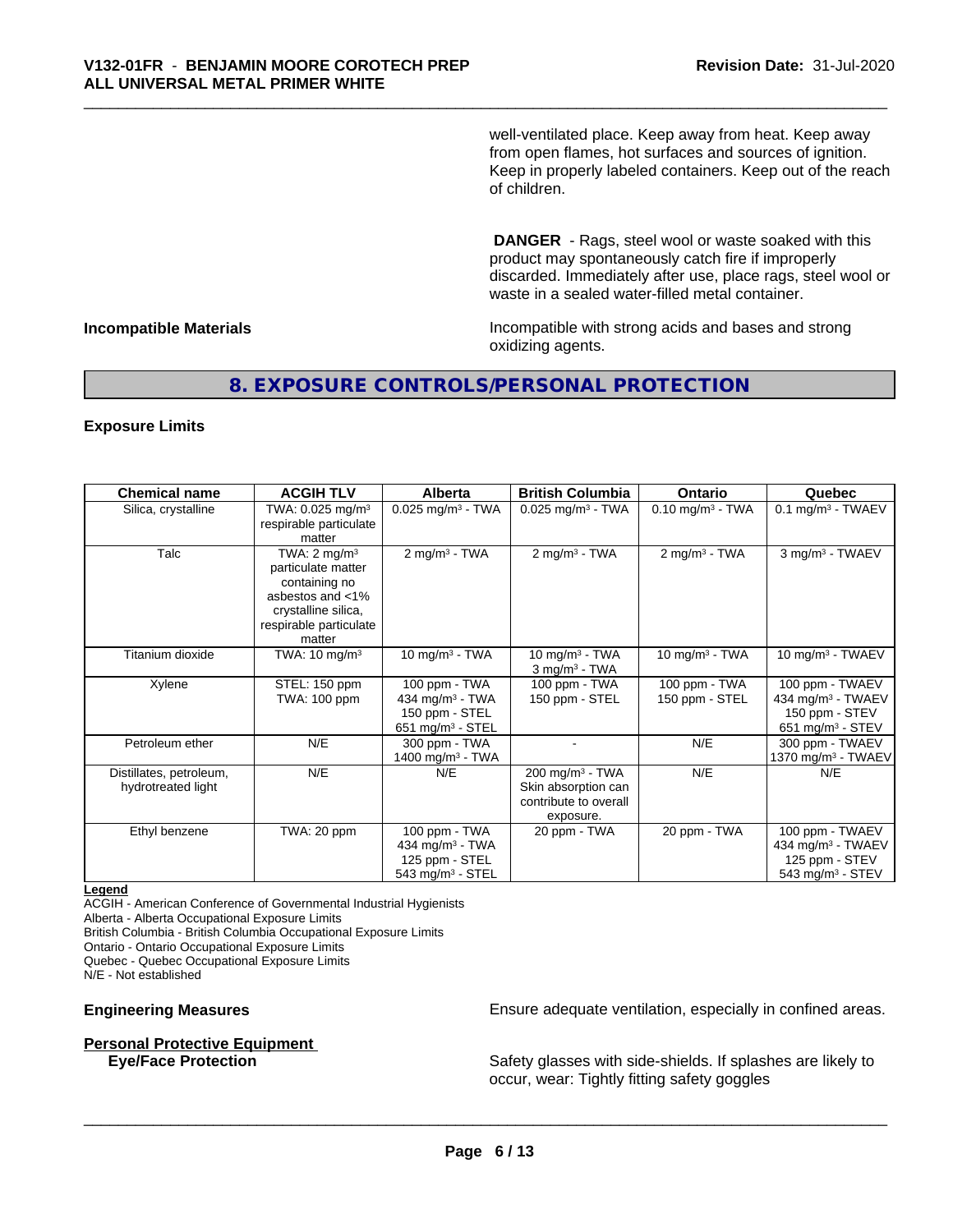| <b>Skin Protection</b>        |  |
|-------------------------------|--|
| <b>Respiratory Protection</b> |  |

Protective gloves and impervious clothing.

Use only with adequate ventilation. In operations where exposure limits are exceeded, use a NIOSH approved respirator that has been selected by a technically qualified person for the specific work conditions. When spraying the product or applying in confined areas, wear a NIOSH approved respirator specified for paint spray or organic vapors.

**Hygiene Measures Avoid contact with skin, eyes and clothing. Remove and Avoid contact with skin, eyes and clothing. Remove and** wash contaminated clothing before re-use. Wash thoroughly after handling.

# **9. PHYSICAL AND CHEMICAL PROPERTIES**

**Appearance** liquid **Odor** solvent **Odor Threshold** No information available **Density (lbs/gal)** 11.85 - 11.95 **Specific Gravity** 1.42 - 1.44 **pH pH**  $\blacksquare$ **Viscosity (cps)** No information available Notice 1, 1999 **Solubility(ies)** No information available in the solution of the solution of the solution available in the solution of the solution of the solution of the solution of the solution of the solution of the solution of the so **Water solubility Water solubility Water solubility Water solubility Water solubility Water solution Evaporation Rate** Note 2008 and 2009 No information available **Vapor pressure** No information available **Vapor density Vapor density No information available Wt. % Solids** 70 - 80<br> **Vol. % Solids** 70 - 80<br> **Vol. % Solids** 45 - 55 **Vol. % Solids Wt. % Volatiles** 20 - 30 **Vol. % Volatiles** 45 - 55 **VOC Regulatory Limit (g/L)** < 400 **Boiling Point (°F)** 241 **Boiling Point (°C)** 116 **Freezing point (°F)** No information available **Freezing Point (°C)** No information available **Flash point (°F)** 50 **Flash Point (°C)** 10 **Method** PMCC **Flammability (solid, gas)** Not applicable **Upper flammability limit:** Not applicable **Lower flammability limit:**<br> **Autoignition Temperature (°F)** Not applicable available and the Mustafable and Mustafable and Mustafable and Mu **Autoignition Temperature (°F)**<br> **Autoignition Temperature (°C)**<br> **Autoignition Temperature (°C)**<br>
Mo information available **Autoignition Temperature (°C) Decomposition Temperature (°F)** No information available **Decomposition Temperature (°C)** No information available<br> **Partition coefficient Partition available** 

**No information available** 

# **10. STABILITY AND REACTIVITY**

**Reactivity** Not Applicable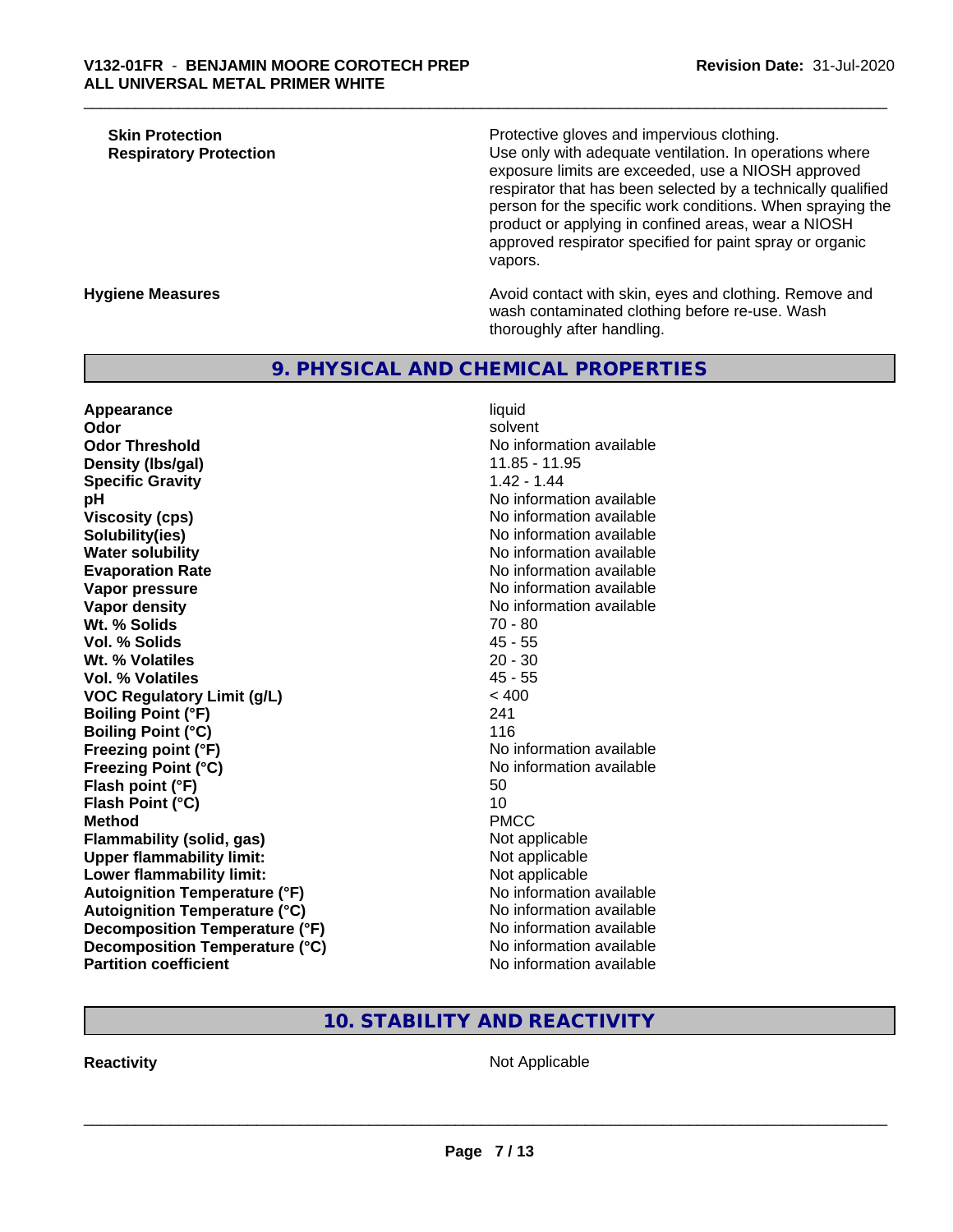| <b>Chemical Stability</b>               | Stable under normal conditions. Hazardous polymerisation<br>does not occur.                                               |
|-----------------------------------------|---------------------------------------------------------------------------------------------------------------------------|
| <b>Conditions to avoid</b>              | Keep away from open flames, hot surfaces, static<br>electricity and sources of ignition. Sparks. Elevated<br>temperature. |
| <b>Incompatible Materials</b>           | Incompatible with strong acids and bases and strong<br>oxidizing agents.                                                  |
| <b>Hazardous Decomposition Products</b> | Thermal decomposition can lead to release of irritating<br>gases and vapors.                                              |
| Possibility of hazardous reactions      | None under normal conditions of use.                                                                                      |

# **11. TOXICOLOGICAL INFORMATION**

#### **Product Information Information on likely routes of exposure**

**Acute Toxicity<br>Product Information** 

**Principal Routes of Exposure Exposure** Eye contact, skin contact and inhalation.

Repeated or prolonged exposure to organic solvents may lead to permanent brain and nervous system damage. Intentional misuse by deliberately concentrating and inhaling vapors may be harmful or fatal.

#### **<u>Symptoms related to the physical, chemical and toxicological characteristics</u>**

**Symptoms** No information available

#### **Delayed and immediate effects as well as chronic effects from short and long-term exposure**

| Contact with eyes may cause irritation.<br>May cause skin irritation and/or dermatitis. Prolonged skin<br>contact may defat the skin and produce dermatitis.                                                                                                     |
|------------------------------------------------------------------------------------------------------------------------------------------------------------------------------------------------------------------------------------------------------------------|
| Harmful by inhalation. High vapor / aerosol concentrations<br>are irritating to the eyes, nose, throat and lungs and may<br>cause headaches, dizziness, drowsiness,<br>unconsciousness, and other central nervous system<br>effects.                             |
| Harmful if swallowed. Ingestion may cause irritation to<br>mucous membranes. Small amounts of this product<br>aspirated into the respiratory system during ingestion or<br>vomiting may cause mild to severe pulmonary injury,<br>possibly progressing to death. |
| May cause an allergic skin reaction.                                                                                                                                                                                                                             |
| No information available.                                                                                                                                                                                                                                        |
| No information available.                                                                                                                                                                                                                                        |
| No information available.                                                                                                                                                                                                                                        |
| No information available.                                                                                                                                                                                                                                        |
| No information available.                                                                                                                                                                                                                                        |
| May cause disorder and damage to the Respiratory                                                                                                                                                                                                                 |
|                                                                                                                                                                                                                                                                  |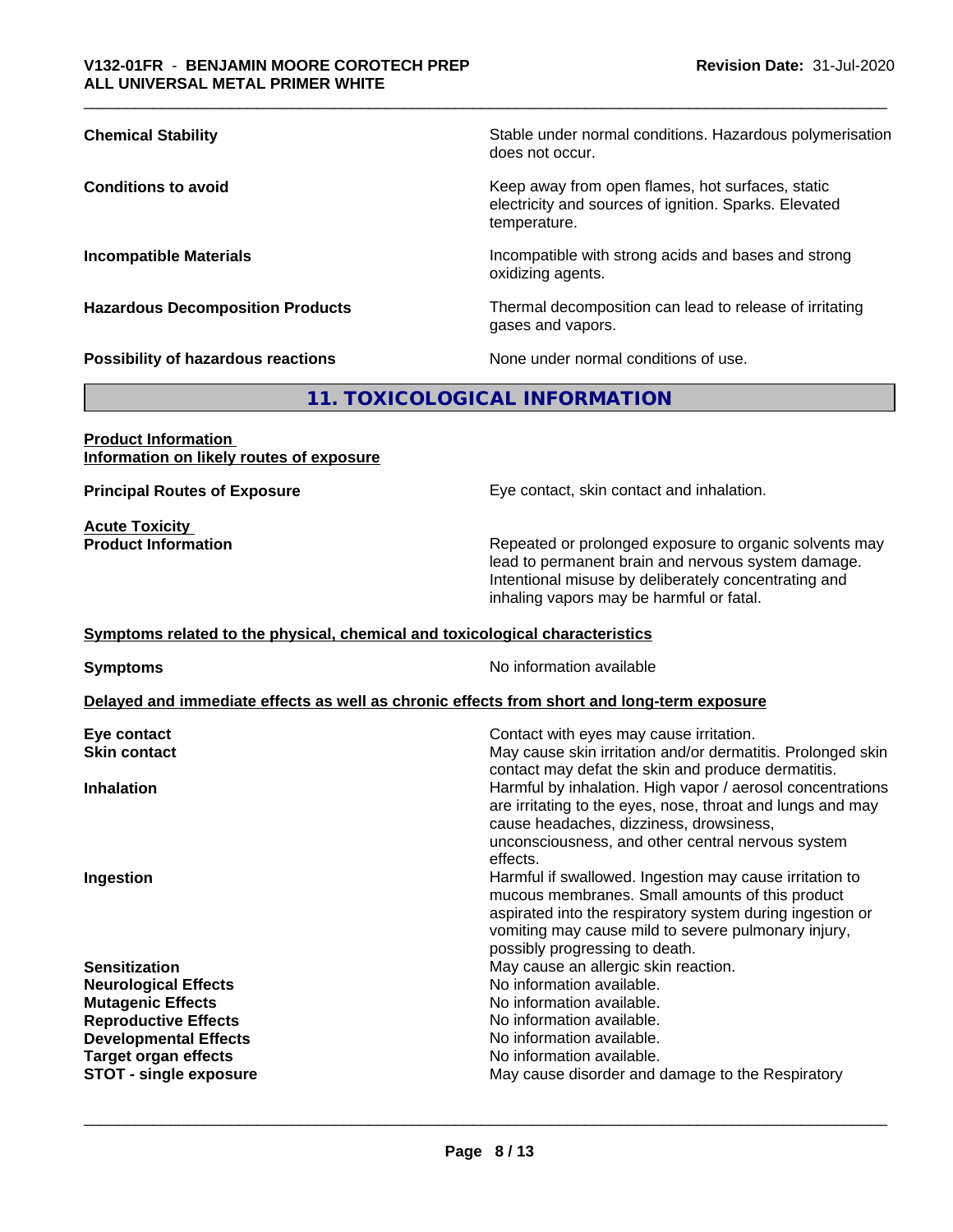|                                 | system                                                  |
|---------------------------------|---------------------------------------------------------|
| <b>STOT - repeated exposure</b> | Causes damage to organs through prolonged or repeated   |
|                                 | exposure if inhaled Causes damage to organs through     |
|                                 | prolonged or repeated exposure                          |
| Other adverse effects           | No information available.                               |
| <b>Aspiration Hazard</b>        | May be harmful if swallowed and enters airways. Small   |
|                                 | amounts of this product aspirated into the respiratory  |
|                                 | system during ingestion or vomiting may cause mild to   |
|                                 | severe pulmonary injury, possibly progressing to death. |
|                                 |                                                         |

#### **Numerical measures of toxicity**

#### **The following values are calculated based on chapter 3.1 of the GHS document**

| ATEmix (oral)                        | 16556 mg/kg |
|--------------------------------------|-------------|
| <b>ATEmix (dermal)</b>               | 8432 mg/ka  |
| <b>ATEmix (inhalation-dust/mist)</b> | 11.4 mg/L   |

#### **Component Information**

| Chemical name                                               | Oral LD50             | Dermal LD50                | <b>Inhalation LC50</b>            |
|-------------------------------------------------------------|-----------------------|----------------------------|-----------------------------------|
| Titanium dioxide<br>13463-67-7                              | $> 10000$ mg/kg (Rat) |                            |                                   |
| Xylene<br>1330-20-7                                         | $=$ 3500 mg/kg (Rat)  | $>$ 4350 mg/kg (Rabbit)    | $= 29.08$ mg/L (Rat) 4 h          |
| Petroleum ether<br>8032-32-4                                |                       |                            | $= 3400$ ppm (Rat) 4 h            |
| Distillates, petroleum, hydrotreated<br>light<br>64742-47-8 | $>$ 5000 mg/kg (Rat)  | $>$ 2000 mg/kg (Rabbit)    | $> 5.2$ mg/L (Rat) 4 h            |
| Ethyl benzene<br>$100 - 41 - 4$                             | $= 3500$ mg/kg (Rat)  | $= 15400$ mg/kg (Rabbit)   | $= 17.4$ mg/L (Rat) 4 h           |
| Solvent naphtha, petroleum, light<br>aromatic<br>64742-95-6 | $= 8400$ mg/kg (Rat)  | $>$ 2000 mg/kg (Rabbit)    | $= 3400$ ppm (Rat) 4 h            |
| 1,2,4-Trimethylbenzene<br>95-63-6                           | $=$ 3280 mg/kg (Rat)  | $>$ 3160 mg/kg (Rabbit)    | $= 18$ g/m <sup>3</sup> (Rat) 4 h |
| Methyl ethyl ketoxime<br>$96 - 29 - 7$                      | $= 930$ mg/kg (Rat)   | 1000 - 1800 mg/kg (Rabbit) | $> 4.83$ mg/L (Rat) 4 h           |

#### **Chronic Toxicity**

#### **Carcinogenicity**

*The information below indicateswhether each agency has listed any ingredient as a carcinogen:.*

| <b>Chemical name</b> | <b>IARC</b>                    | <b>NTP</b>             |
|----------------------|--------------------------------|------------------------|
|                      | 1 - Human Carcinogen           | Known Human Carcinogen |
| Silica, crystalline  |                                |                        |
|                      | 2B - Possible Human Carcinogen |                        |
| Titanium dioxide     |                                |                        |
|                      | 2B - Possible Human Carcinogen |                        |
| Ethyl benzene        |                                |                        |

• Crystalline Silica has been determined to be carcinogenic to humans by IARC (1) when in respirable form. Risk of cancer depends on duration and level of inhalation exposure to spray mist or dust from sanding the dried pa cancer depends on duration and level of inhalation exposure to spray mist or dust from sanding the dried paint.

• Although IARC has classified titanium dioxide as possibly carcinogenic to humans (2B), their summary concludes: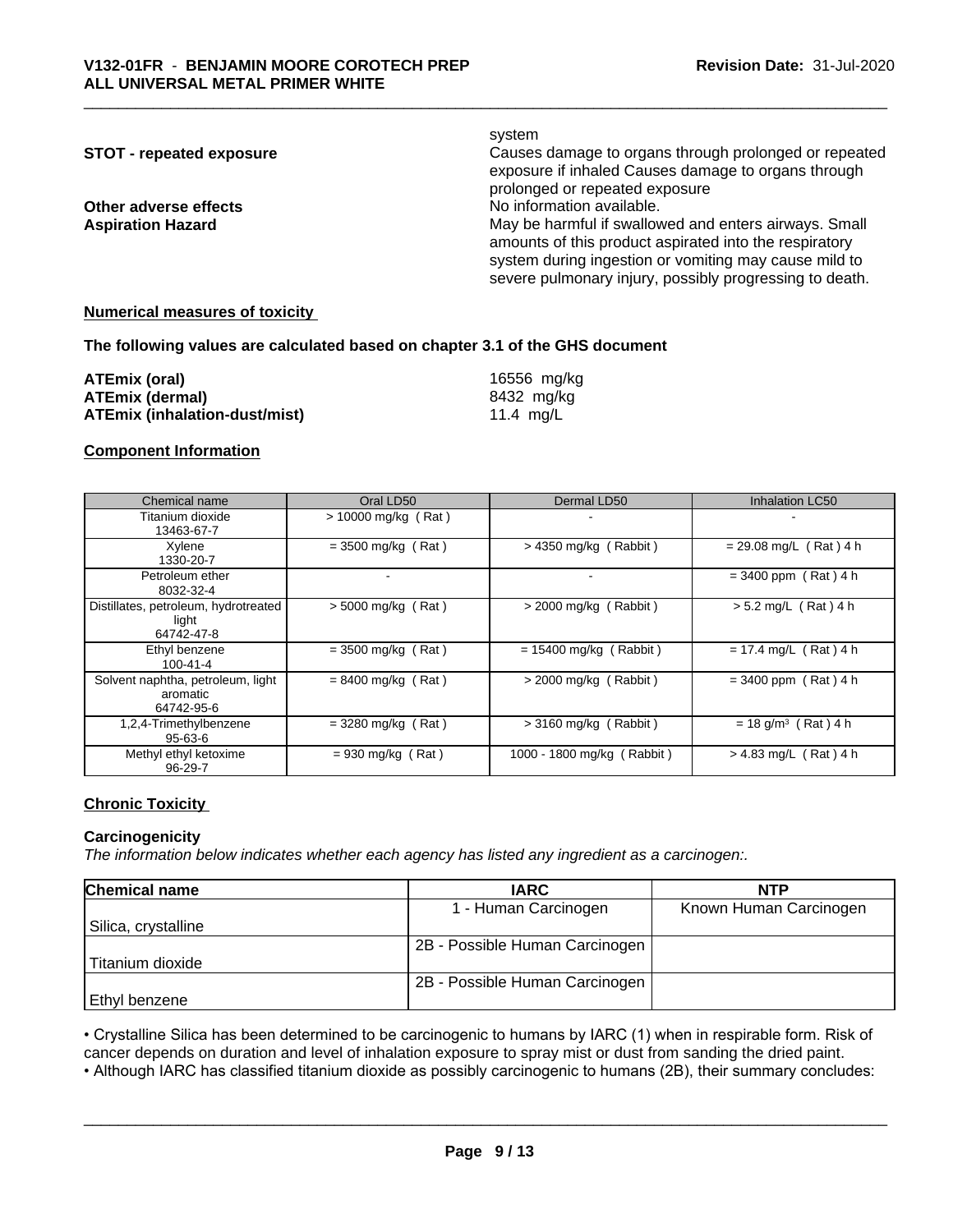"No significant exposure to titanium dioxide is thought to occur during the use of products in which titanium dioxide is bound to other materials, such as paint."

#### **Legend**

IARC - International Agency for Research on Cancer NTP - National Toxicity Program OSHA - Occupational Safety & Health Administration

**12. ECOLOGICAL INFORMATION**

# **Ecotoxicity Effects**

The environmental impact of this product has not been fully investigated.

# **Product Information**

#### **Acute Toxicity to Fish**

No information available

#### **Acute Toxicity to Aquatic Invertebrates**

No information available

#### **Acute Toxicity to Aquatic Plants**

No information available

#### **Persistence / Degradability**

No information available.

#### **Bioaccumulation**

There is no data for this product.

#### **Mobility in Environmental Media**

No information available.

#### **Ozone**

No information available

### **Component Information**

#### **Acute Toxicity to Fish**

Titanium dioxide  $LC50:$  > 1000 mg/L (Fathead Minnow - 96 hr.) Xylene LC50: 13.5 mg/L (Rainbow Trout - 96 hr.) Ethyl benzene LC50: 12.1 mg/L (Fathead Minnow - 96 hr.) Methyl ethyl ketoxime LC50: 48 mg/L (Bluegill sunfish - 96 hr.)

### **Acute Toxicity to Aquatic Invertebrates**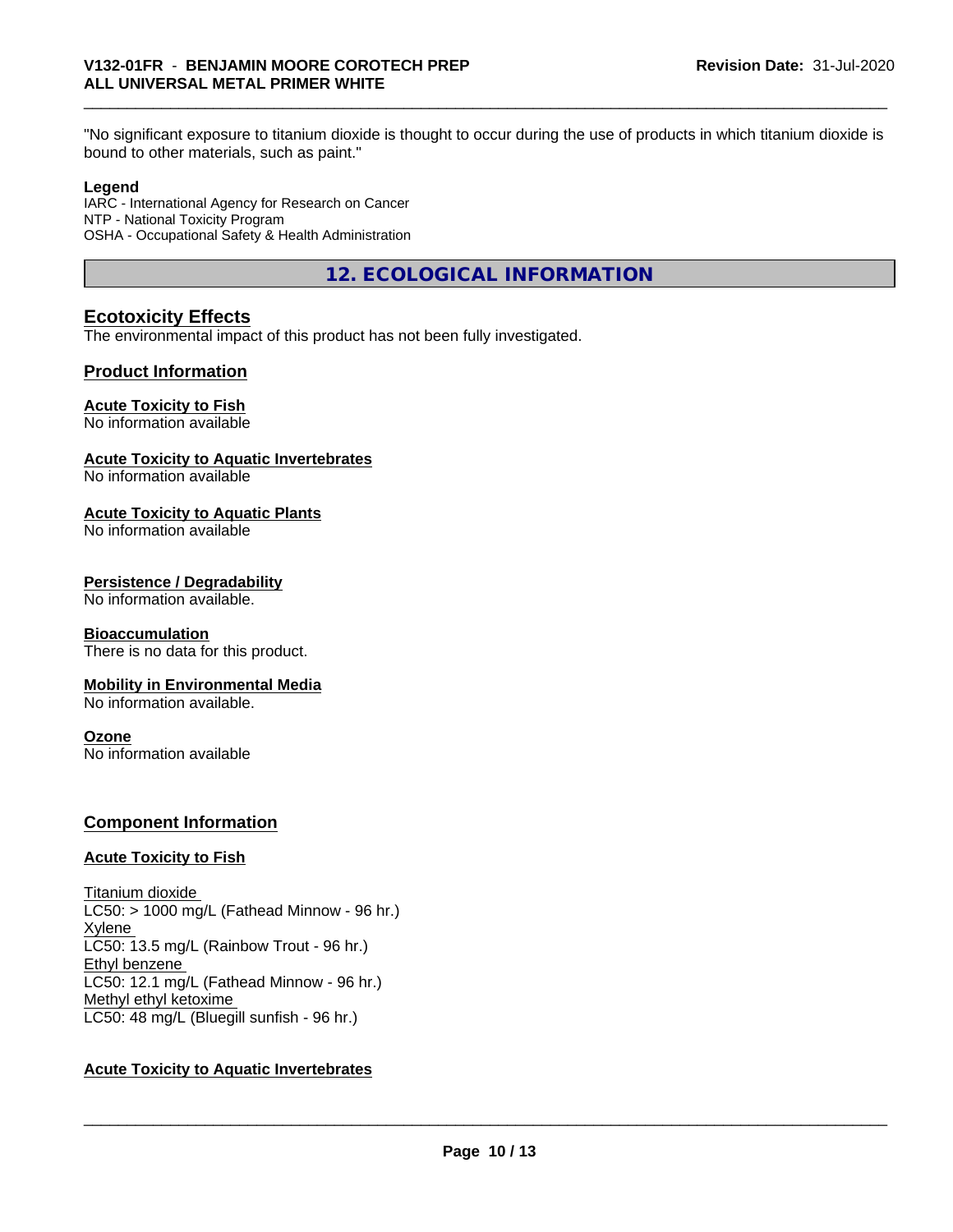Ethyl benzene EC50: 1.8 mg/L (Daphnia magna - 48 hr.) Methyl ethyl ketoxime EC50: 750 mg/L (Daphnia magna - 48 hr.)

#### **Acute Toxicity to Aquatic Plants**

Ethyl benzene EC50: 4.6 mg/L (Green algae (Scenedesmus subspicatus), 72 hrs.)

# **13. DISPOSAL CONSIDERATIONS**

**Waste Disposal Method Dispose of in accordance with federal, state, provincial,** and local regulations. Local requirements may vary, consult your sanitation department or state-designated environmental protection agency for more disposal options.

**Empty Container Warning <b>Emptied** Containers may retain product residue. Follow label warnings even after container is emptied. Residual vapors may explode on ignition.

# **14. TRANSPORT INFORMATION**

**TDG Proper Shipping Name** PAINT **Hazard class** 3 **UN-No.** UN1263 **Packing Group III Description** UN1263, PAINT, 3, II **ICAO / IATA** Contact the preparer for further information. **IMDG / IMO Contact the preparer for further information.** 

**15. REGULATORY INFORMATION**

### **International Inventories**

|                    |  | <b>TSCA: United States</b> |
|--------------------|--|----------------------------|
| <b>DSL: Canada</b> |  |                            |

Yes - All components are listed or exempt. Yes - All components are listed or exempt.

### **National Pollutant Release Inventory (NPRI)**

#### **NPRI Parts 1- 4**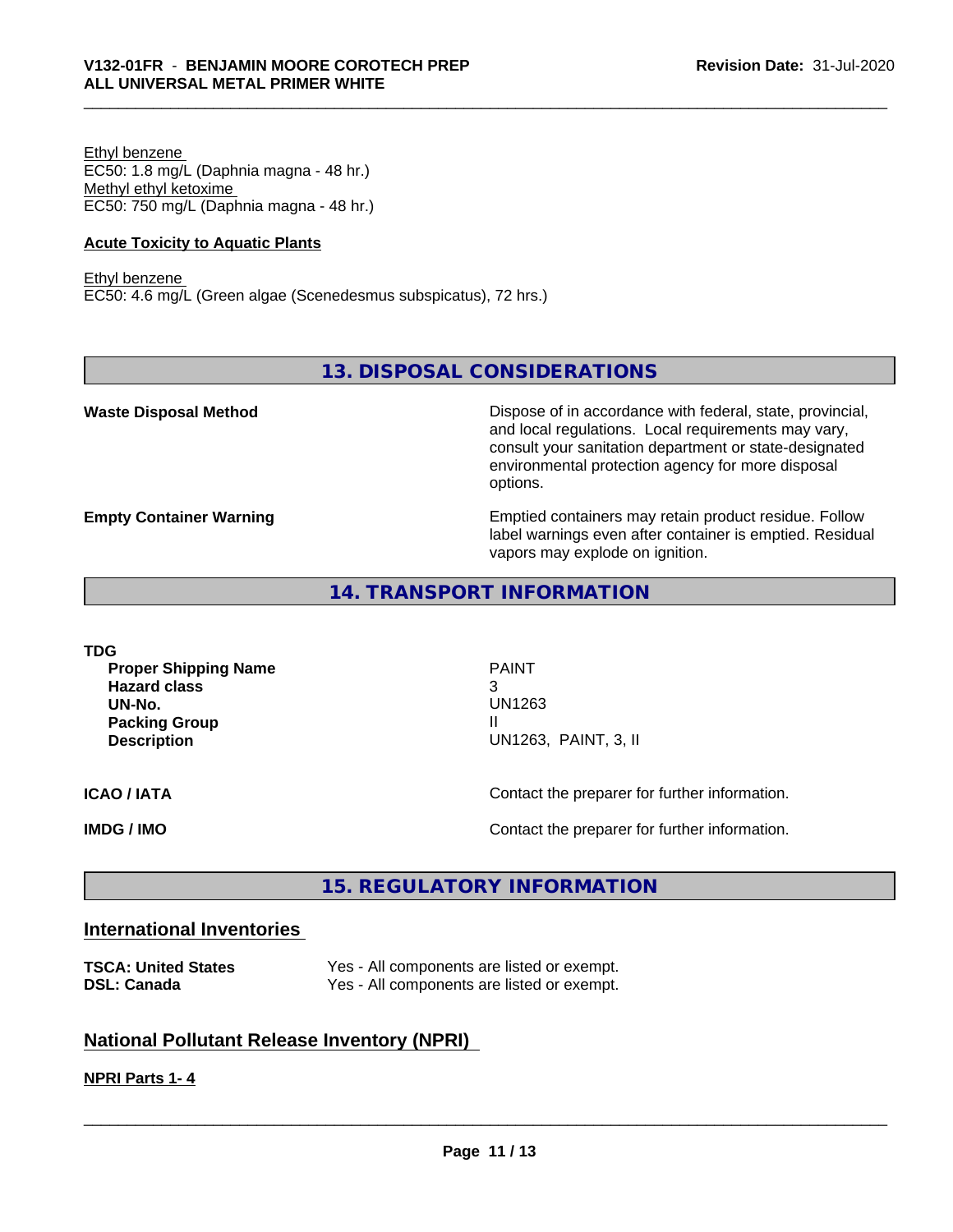This product contains the following Parts 1-4 NPRI chemicals:

| <b>Chemical name</b>   | CAS No.       | Weight-% | <b>NPRI Parts 1-4</b> |  |
|------------------------|---------------|----------|-----------------------|--|
| Xvlene                 | 1330-20-7     | 5 - 10%  | ∟isted                |  |
| Ethyl benzene          | 100-41-4      | $-5%$    | Listed                |  |
| 1,2,4-Trimethylbenzene | $95 - 63 - 6$ | - 5%     | Listed                |  |

#### **NPRI Part 5**

This product contains the following NPRI Part 5 Chemicals:

| <b>Chemical name</b>                 | <b>CAS No.</b> | Weight-%  | <b>NPRI Part 5</b> |  |
|--------------------------------------|----------------|-----------|--------------------|--|
| Xvlene                               | 1330-20-7      | $5 - 10%$ | Listed             |  |
| Petroleum ether                      | 8032-32-4      | $5 - 10%$ | Listed             |  |
| Distillates, petroleum, hydrotreated | 64742-47-8     | 1 - 5%    | Listed             |  |
| liaht                                |                |           |                    |  |
| Solvent naphtha, petroleum, light    | 64742-95-6     | 1 - 5%    | Listed             |  |
| aromatic                             |                |           |                    |  |
| 1,2,4-Trimethylbenzene               | 95-63-6        | 1 - 5%    | Listed             |  |
|                                      |                |           |                    |  |

#### **WHMIS Regulatory Status**

This product has been classified in accordance with the hazard criteria of the Hazardous Products Regulations (HPR) and the SDS contains all the information required by the HPR.

| <b>16. OTHER INFORMATION</b> |  |
|------------------------------|--|
|------------------------------|--|

**HMIS** - **Health:** 2\* **Flammability:** 3 **Reactivity:** 0 **PPE:** -

#### **HMIS Legend**

- 0 Minimal Hazard
- 1 Slight Hazard
- 2 Moderate Hazard
- 3 Serious Hazard
- 4 Severe Hazard
- \* Chronic Hazard
- X Consult your supervisor or S.O.P. for "Special" handling instructions.

*Note: The PPE rating has intentionally been left blank. Choose appropriate PPE that will protect employees from the hazards the material will present under the actual normal conditions of use.*

*Caution: HMISÒ ratings are based on a 0-4 rating scale, with 0 representing minimal hazards or risks, and 4 representing significant hazards or risks. Although HMISÒ ratings are not required on MSDSs under 29 CFR 1910.1200, the preparer, has chosen to provide them. HMISÒ ratings are to be used only in conjunction with a fully implemented HMISÒ program by workers who have received appropriate HMISÒ training. HMISÒ is a registered trade and service mark of the NPCA. HMISÒ materials may be purchased exclusively from J. J. Keller (800) 327-6868.*

 **WARNING!** If you scrape, sand, or remove old paint, you may release lead dust. LEAD IS TOXIC. EXPOSURE TO LEAD DUST CAN CAUSE SERIOUS ILLNESS, SUCH AS BRAIN DAMAGE, ESPECIALLY IN CHILDREN. PREGNANT WOMEN SHOULD ALSO AVOID EXPOSURE.Wear a NIOSH approved respirator to control lead exposure. Clean up carefully with a HEPA vacuum and a wet mop. Before you start, find out how to protect yourself and your family by logging onto Health Canada at

http://www.hc-sc.gc.ca/ewh-semt/contaminants/lead-plomb/asked\_questions-questions\_posees-eng.php.